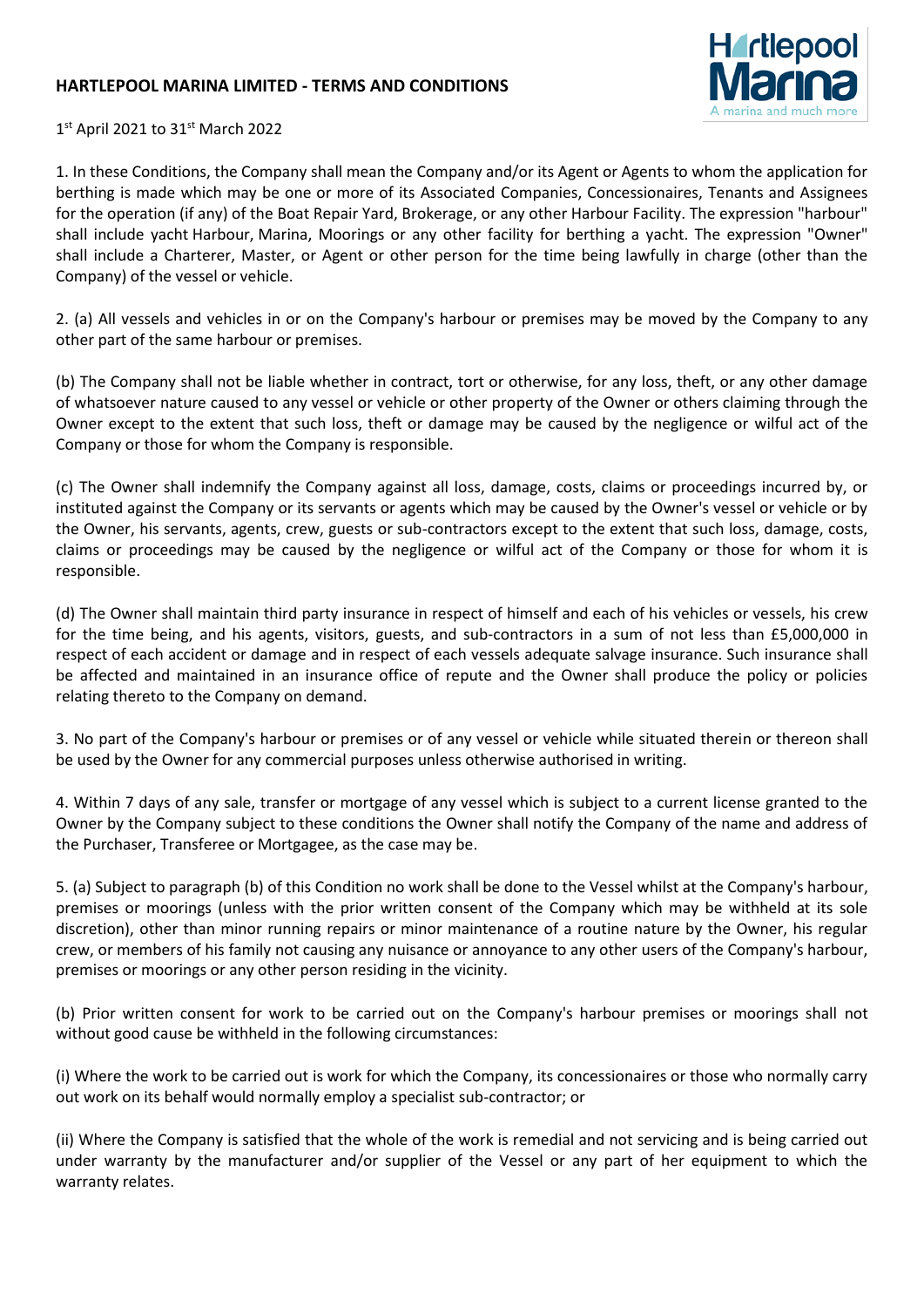(iii) If the Company has set aside an area of the Company's harbour premises or moorings where Owners may carry out work on their Vessels, and the work for which consent is sought is restricted to that area and is not to be carried out in a manner prohibited under Regulations for the time being made by the Company with regard thereto.

6. The Company has the right to exercise a general lien upon any vessel and/or other property of the vessel's Owner whilst in or on the Company's harbour or premises until such time as any money due to the Company in respect of the vessel and/or other such property whether on account of rental, storage, commission, access or berthing charges, work done or otherwise shall be paid.

6. (i) Overdue payments will incur additional administration charges. Payment terms will be detailed on each invoice

7. (a) The Company shall have the right (without prejudice to any other rights in respect of breaches of these conditions by the Owner) to terminate the license granted to the Owner in the following manner in the event of any breach by the Owner of these Conditions or of any failure by the Owner to make any payment due to the Company. If the breach is capable of remedy or the Owner has failed to make any such payment the Company may serve notice on the Owner specifying the breach or the failure to pay and requiring him to remedy the breach or pay the amount due within 14 days. If the Owner fails to remedy such breach or pay the amount due within 14 days, or if the breach is not capable of remedy, the Company may serve notice on the Owner specifying the breach or failure to pay (when not already specified) and requiring him to remove the vessel within 28 days, at the expiration of which the Owner shall remove the vessel and any other property of his from the Company's harbour and premises. The Company shall refund to the Owner the unexpired portion of the license fee (disregarding any discount given) subject to a right of set-off in respect of any damage suffered by it and/or other monies owing as a result of any of the matters giving the Company the right to terminate the license.

(b) When no date of termination has been agreed in writing between the parties, the Company or the Owner may terminate the licence granted to the Owner by giving the other 28 days' notice of such termination, at the expiration of which the Owner shall remove the vessel from the Company's harbour and premises.

(c) If the Owner fails to remove the vessel on termination of the license (whether under this Condition or otherwise), the Company shall be entitled:

Ii) To charge the Owner with the rental which would have been payable by the Owner to the Company if the license had not been terminated for the period between termination of the license and removal of the vessel from its harbour and premises and/or

(ii) at the Owner's risk (save in respect of loss or damage caused by the Company's negligence during such removal) to remove the vessel from its harbour and premises and thereupon secure it else-where and charge the Owner with all costs arising out of such removal including alternative berthing fees.

8. In all cases where a contract of hire or license to occupy any moorings, berth, storage space, property or facilities may be lawfully terminated by notice, the same shall be deemed to be lawfully served if served personally on the Owner or sent by registered post or recorded delivery service to the last known address in the United Kingdom of the Owner or to the principal place of business of the Company.

9. Vessels stored ashore will be launched or put afloat should storage charges fall 3 months in arrears as in the Company's opinion, tide, weather conditions and available facilities permit and, in such sequence, as to avoid moving other vessels for this purpose and also so as to make the most economical use of the facilities at the Company's disposal.

10. Any vessels or other goods left at the Company's harbour or premises are subject to the provisions of the Torts (Interference with Goods) Act 1977, which confers on the Company as bailee a right of sale exercisable in certain circumstances. Such sale will not take place until the Company has given notice to the Owner or has taken reasonable steps to trace him in accordance with the Act. A similar right of sale shall also arise when any vessel or other goods of which the Company is not a bailee are left at the Company's harbour or premises.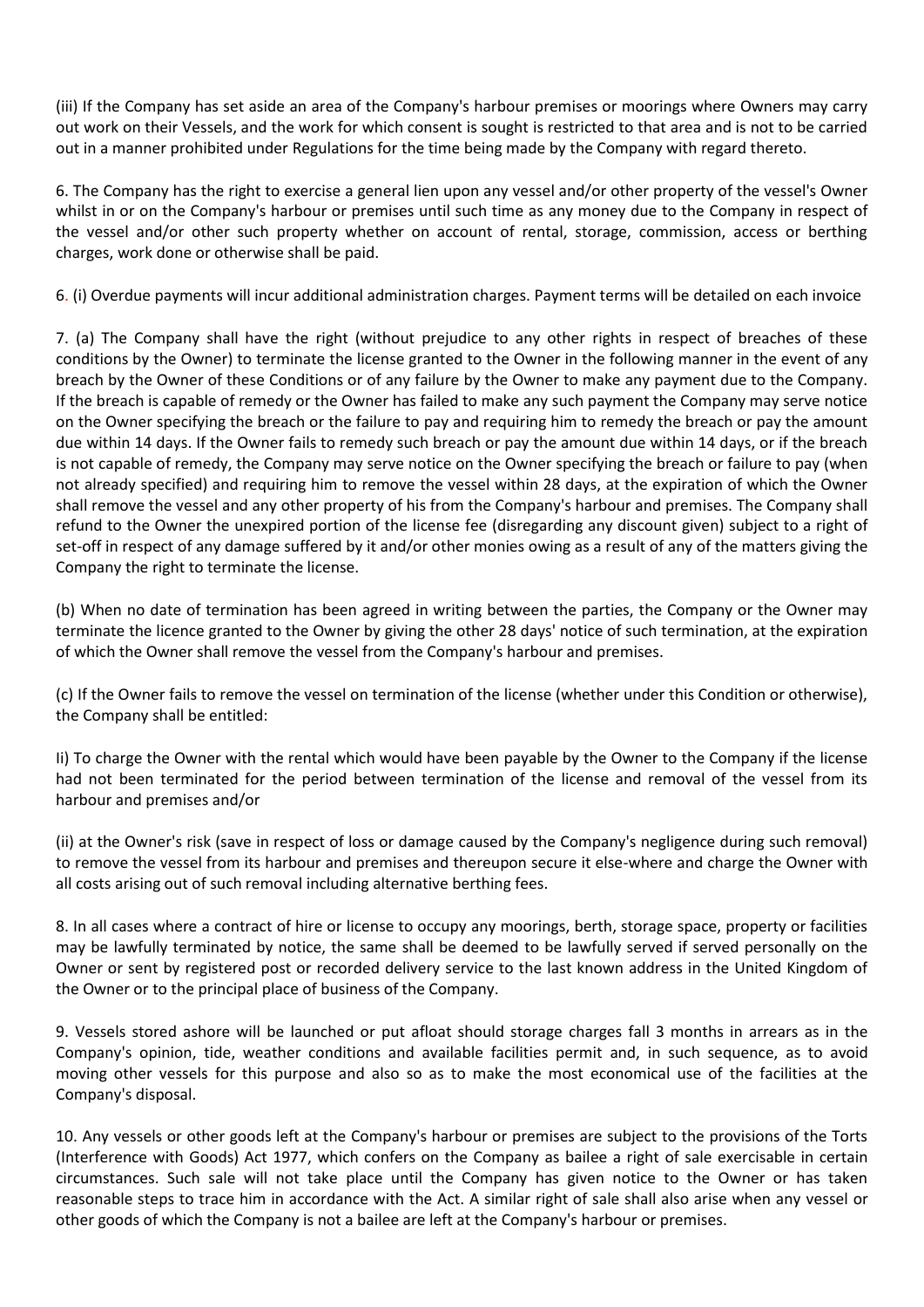Any obligation of the Company towards vessels or goods left at its harbour or premises ends upon the expiry or lawful termination of the grant to the Owner of facilities in respect of such vessels or goods and the Company accepts no responsibility for loss or damage to any vessels or goods left at its harbour or premises without its consent save in so far as such loss or damage is caused by the negligence of the Company or those for whom the Company is responsible.

11. If in the Company's opinion such be necessary for the safety of the vessel or for the safety of other users of the harbour or premises or for their vessels or for the safety of the Company's harbour, premises, plant or equipment, the Company shall have the right to moor, re-berth, move, board, enter or carry out any emergency work on the vessel and except to the extent that such mooring, re-berthing, movement, boarding, entering or emergency work arises from the negligence of the Company or those for whom the Company is responsible, the Company's reasonable charges therefore shall be paid by the Owner.

12. Unless he has the Company's prior consent, the Owner shall not lend or transfer the berth (this license being personal to the Owner relating to a particular vessel and non-assignable) nor shall he use the berth for any other vessel. Subject to any special condition of the Company to the contrary, if the Owner notifies the Company in writing that the vessel will be away from the harbour and premises for 28 days or more and the Company is able to relicense, on a continuous basis for a period or periods of not less than 28 days each, the berth normally occupied by the Owner's vessel, the Company shall pay the Owner not less than one-third of the license income so received for each such period.

13. Vessels shall be berthed or moored by the Owner in such a manner and position as the Company may require and unless otherwise agreed the necessary warps and fenders shall be provided by the Owner.

14. Nothing in the License shall entitle an Owner to the exclusive use of a particular berth.

15. Berths (including those occupied by vessels on the Company's harbour or premises or facilities for servicing, overhauling or repair) shall be licensed for the periods from time to time published by the Company at its harbour or premises and charges therefore will be calculated by reference to the Company's published list of charges ruling at the commencement of the license.

16. All persons using any part of the Company's harbour premises or facilities for whatever purpose and whether by invitation or otherwise do so at their own risk unless any injury or damage to person or property sustained within the Company's harbour premises or facilities was caused by or resulted from the Company's negligence or deliberate act or that of those for whom the Company is responsible.

17. No vessel, when entering or leaving or manoeuvring in the harbour, shall be navigated at such a speed or in such a manner as to endanger or inconvenience other vessels in the harbour. Vessels are at all times subject to the speed restrictions and bye-laws of Harbour, Navigation or other authorities.

18. No noisy, noxious or objectionable engines, radio, or other apparatus or machinery shall be operated within the harbour or premises so as to cause any nuisance or annoyance to the Company, to any other users of the harbour or premises or to any person residing in the vicinity and the Owner undertakes for himself, his guests and all using the vessel that they shall not behave in such a way as to offend as aforesaid. Halyards shall be secured so as not to cause such nuisance or annoyance.

19. No refuse shall be thrown overboard or left on the pontoons, jetties or car parks, or disposed of in any way other than in the receptacles provided by the Company or by removal from the Company's harbour and premises.

20. Dinghies, tenders and rafts shall be stowed aboard the vessel unless a berth is separately provided by the Company.

21. Owners and their crew are required to park their motor vehicles in such position and in such manner as shall from time to time be directed by the Company.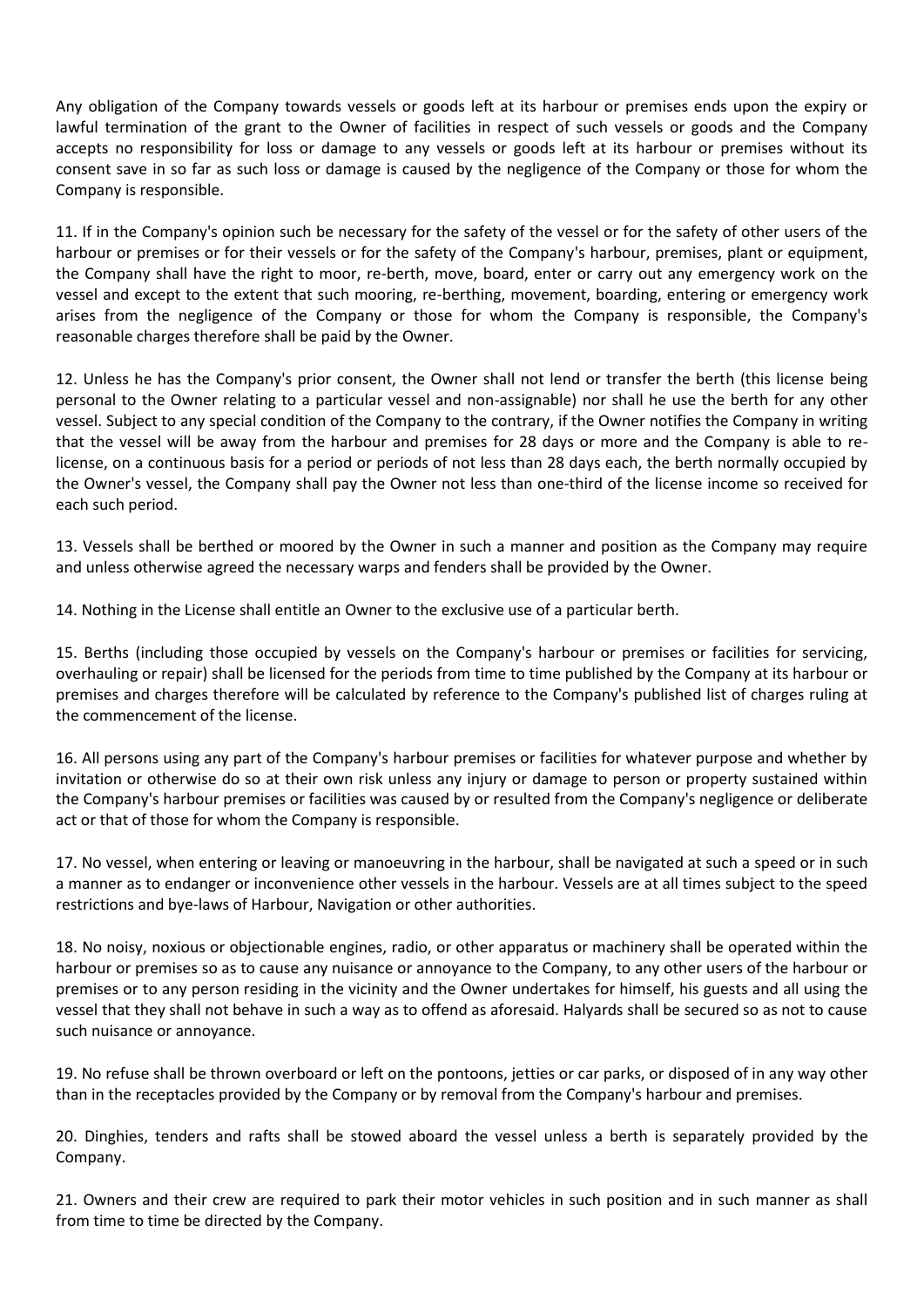22. No items of boats, gear, fittings or equipment, supplies, stores or the like shall be left upon the pontoons, jetties or car parks.

23. The Owner shall take all necessary precautions against the outbreak of fire in or upon his vessel and the Owner shall observe all statutory and local regulations relative to fire prevention (if any) which shall be exhibited at the offices of the Company. The Owner shall provide and maintain at least one fire extinguisher of a governmentally approved or BSI standard type and size in or on the vessel fit for immediate use in case of fire. Owners shall not refuel vessels in the harbour otherwise than in the Company's refuelling berth.

24. The Company reserves the right to introduce regulations which relate solely to the administration of the Company's harbour and premises and which are not inconsistent with these Conditions, and to amend such regulations from time to time. Such regulations and any amendments to them shall become effective on being displayed on the Company's public notice board or other prominent place at the Company's premises, and the Company shall have the same rights against the Owner for a breach of the regulations as for a breach of these Conditions.

25. The Company shall have the right by notice in writing to the Owner forthwith to terminate this License if at any time the Company's harbour or premises shall be so damaged impeded or interfered with by force majeure (as hereinafter defined) as to render it likely that the Company will be unable to continue to provide a berth, mooring or storage ashore accommodation in accordance with the License entered into between the Company and the Owner. In this Clause, force majeure means any event or circumstances (whether arising from natural causes, human agency or otherwise) beyond the control of the Company including (insofar as beyond such control but without prejudice to the generality of the foregoing expression) weather conditions, riots, civil commotion, aircraft, fire, breakdown or war. In the event of such termination as aforesaid the Company shall refund to the Owner the unexpired portion of the License fee (disregarding any discount given).

26. Should the Owner wish to terminate an annual berthing licence a cancellation fee equal to 2 months berthing will be charged. Any loyalty discount issued for the annual agreement will be removed and prices re-calculated at the standard rate until termination date.

27. Commercial diving is expressly prohibited within the Companies site. Recreational diving is only permitted within the designated area as prescribed by the Company and in compliance with the risk assessments held at the lock office.

28. Unauthorised use of electric [i.e. use of a supply/meter not assigned to the said vessel] will result in a disconnection of supply and reconnection will only be made upon payment of a reconnection fee.

## 29. Use of electric

- I. **To connect to shore power, firstly** ensure the supply is switched off and disconnect all current using equipment on the vessel, before inserting the plug. Connect the flexible cable first at the vessel inlet socket on the vessel and then at the marina socket outlet. The supply to the berth is 230v, 50Hz. The socket outlet will accommodate a standard marine plug blue in colour [BS EN 60309-2, position 6h]. For safety reasons your vessel must not be connected to any other socket outlet than that allocated to you and the internal wiring on your vessel must comply with the relevant standard. Every effort must be made to prevent the connecting flexible cable from falling into the water. The connecting flexible cable must be in one length, without signs of damage and not contain joints or other means to increase length. The entry of moisture and salt into an inlet socket may cause a hazard. Examine carefully and clean the plug and socket before connecting the supply. It is dangerous to attempt repairs or alterations. If any difficulty arises contact the marina office. For safety reasons only one outlet connecting cable supplying one vessel may be connected to any one socket outlet cable contravening the above will be disconnected by marina staff.
- II. **Before leaving your vessel** Ensure that the supply is switch off and disconnect all current using equipment on the vessel before the connecting cable is disconnected and any tie cord loops are unhooked. The connecting flexible cable should be switched off and disconnected firstly from the marina socket outlet and